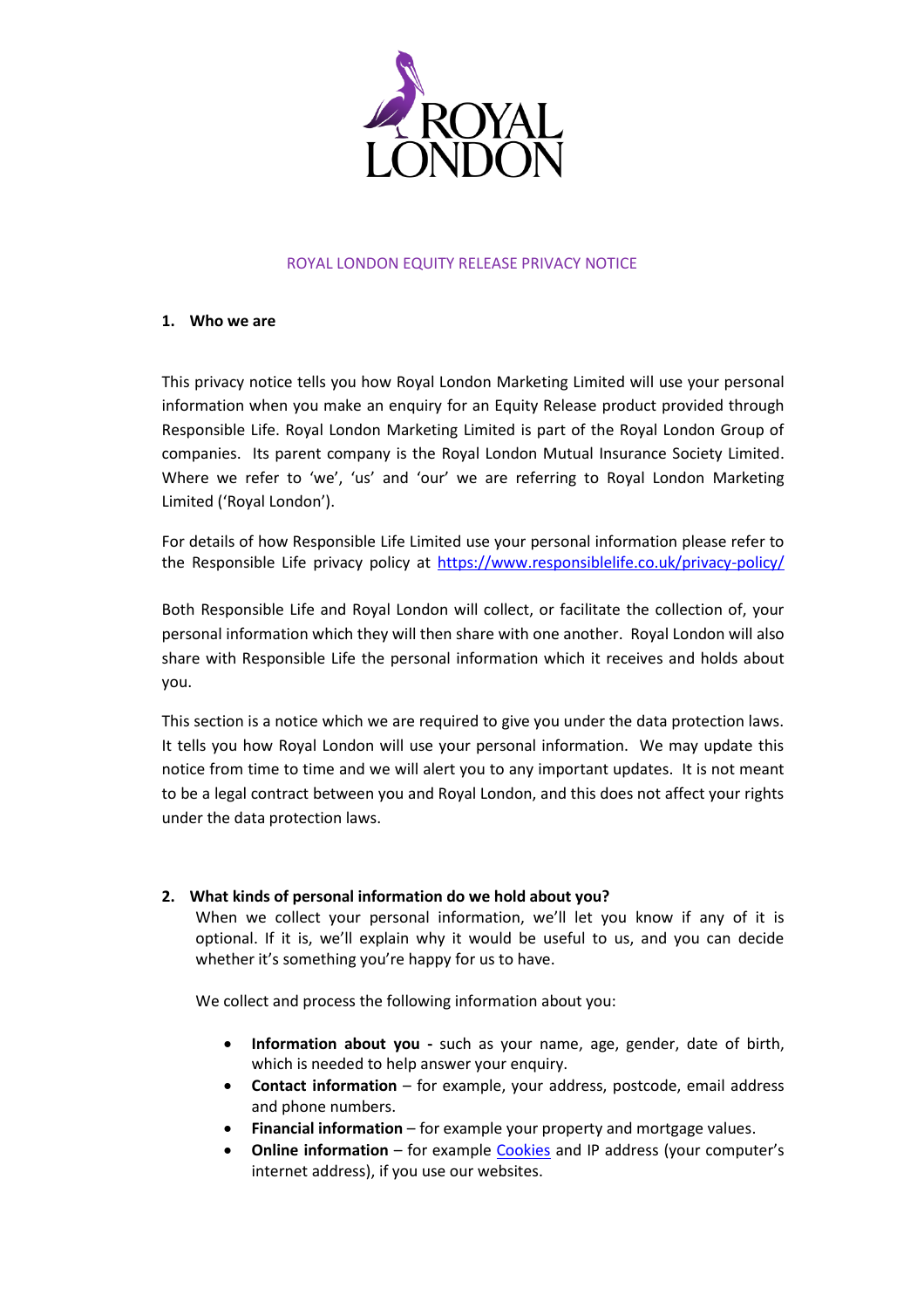**•** Telephone calls or video recordings – for example voice recording when you contact us complete a survey at the end of a call to our Customer Services Team or CCTV footage if you visit our offices.

## **3. How we use your personal information?**

We use the information we obtain directly from you, for a number of reasons:

- Answering your enquiry about our products and services and sending you information relating to the later life lending service provided by Responsible Life.
- Researching our customers' opinions and exploring new ways to enhance the servicing experience we provide to meet our customers' needs.
- Assessing, developing and managing our products, systems, prices, our business and brand.
- Fulfilling any other legal or regulatory obligations.
- Telephone calls may be recorded to allow you to give us instructions by phone, to analyse, assess and improve our customer service, for training and quality purposes, to manage complaints and to protect you and your information from fraud and financial crime.
- Profiling as we may make an assumption on you (please refer to section 10 and 11 for further information).
- Sending you marketing information by post, or where you have provided permission to be contacted by email, text and other electronic means – you can easily change your mind and "opt out" of receiving marketing information by emailing us: GDPR@ Royallondon.com or ringing us on 0345 602 1885. We also use your information to create "lookalike audiences" to help us target campaigns to new people who are similar to our best customers.
- Monitoring the use of our websites for further information please see our [Cookies Policy.](https://www.royallondon.com/legal/cookie-policy/)

## **4. Where do we get your information from?**

Most of the information we get comes directly from you when you make an enquiry about later life lending services provided by Responsible Life. We may also, where necessary, obtain personal information about you from other sources.

- Responsible Life will facilitate the collection of information to answer your enquiry.
- 'Third party' cookies to collect information on how visitors use our website. Our [Cookies Policy](https://www.royallondon.com/legal/cookie-policy/) can give you more information.

# **5. Who do we share your personal information with?**

As you'd expect, our employees will access your records in order to use your information for the purposes mentioned above. However, only those employees who need access to particular information are given it. For example, our customer service staff need access to your policy details to support you when you get in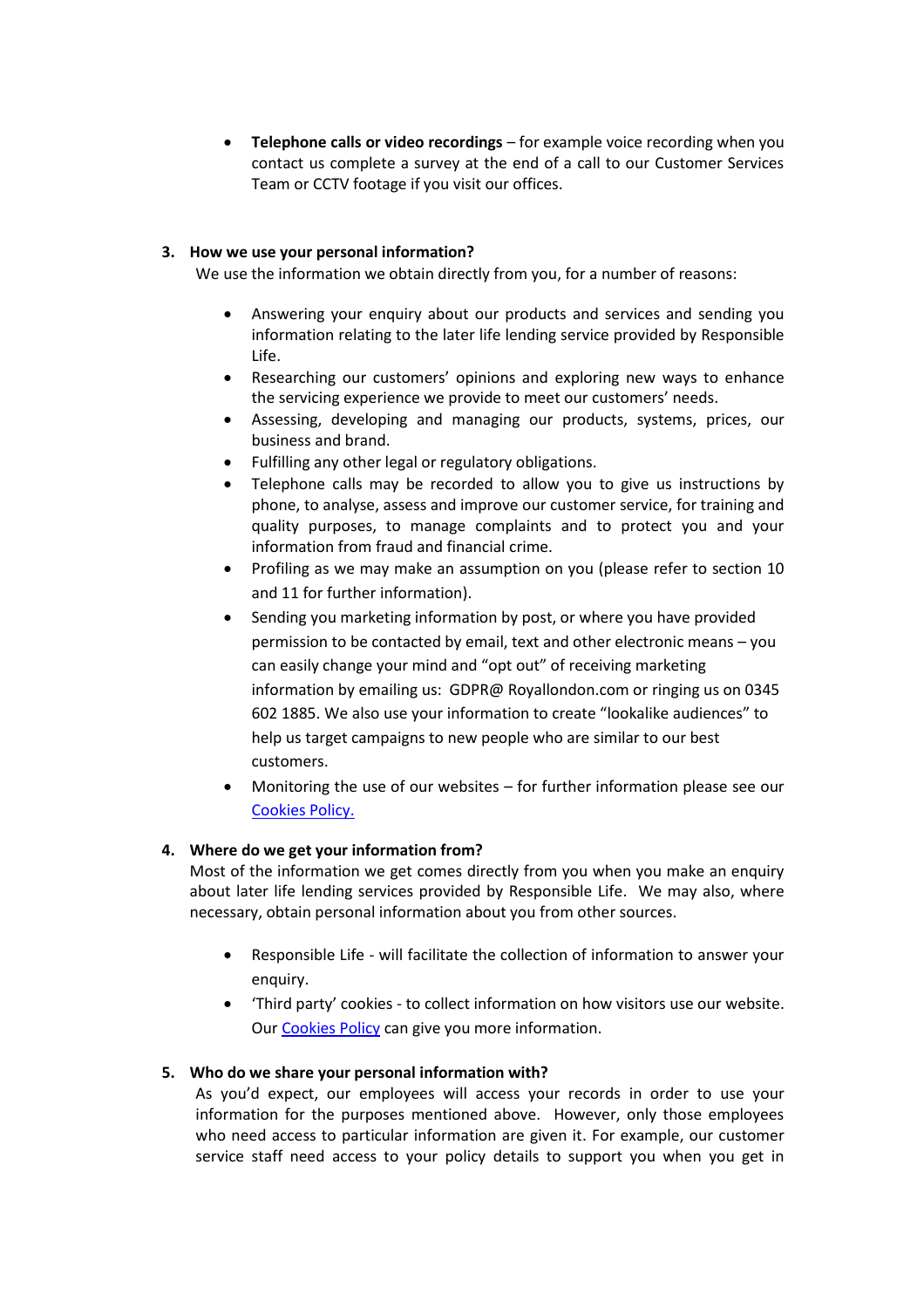contact and our research team will need access to a subset of your information to perform their analysis. We regularly check who has access to our systems.

We may also share your personal information with these third parties:

- Responsible Life, our later life lending partner
- Our service providers, e.g. mailing houses for printing, market research agencies, offsite storage, confidential waste disposal companies and approved IT specialists who support our technology.
- Our professional advisers: auditors; medical professionals, legal advisers.
- Your Financial Advisor, if you have appointed one.
- Legal and Regulatory bodies e.g. The HM Revenue & Customs, the Courts of the UK, regulators such as the Financial Conduct Authority, Information Commissioner's Office, Financial Ombudsman Service and the UK Financial Services Compensation Scheme
- Companies within the Royal London Group.
- Companies you ask us to share your information with.
- In addition, in the event Royal London was to merge or sell any part of its business or assets, it will be necessary to pass your personal information to the prospective buyer/party.

## **6. What are our legal grounds for using your personal information?**

The General Data Protection Regulation gives organisations a number of different conditions under which your information may be processed lawfully.

 We'll only use your personal information when one of these conditions has been satisfied. Below you can see how we use your information and the legal grounds for processing this:

| <b>Legal Grounds</b>                                                                                                                    | Uses of your information                                                                                                                                              |
|-----------------------------------------------------------------------------------------------------------------------------------------|-----------------------------------------------------------------------------------------------------------------------------------------------------------------------|
| Consent                                                                                                                                 | <b>Cookies</b>                                                                                                                                                        |
| Your personal information<br>may be processed when we<br>receive your consent.                                                          | On our website we use 'third party' cookies that collect<br>information about how visitors use our website. Please see<br>our Cookies Policy for further information. |
| The consent you provide<br>must be freely given,<br>informed, specific,<br>unambiguous and given with<br>a positive affirmative action. |                                                                                                                                                                       |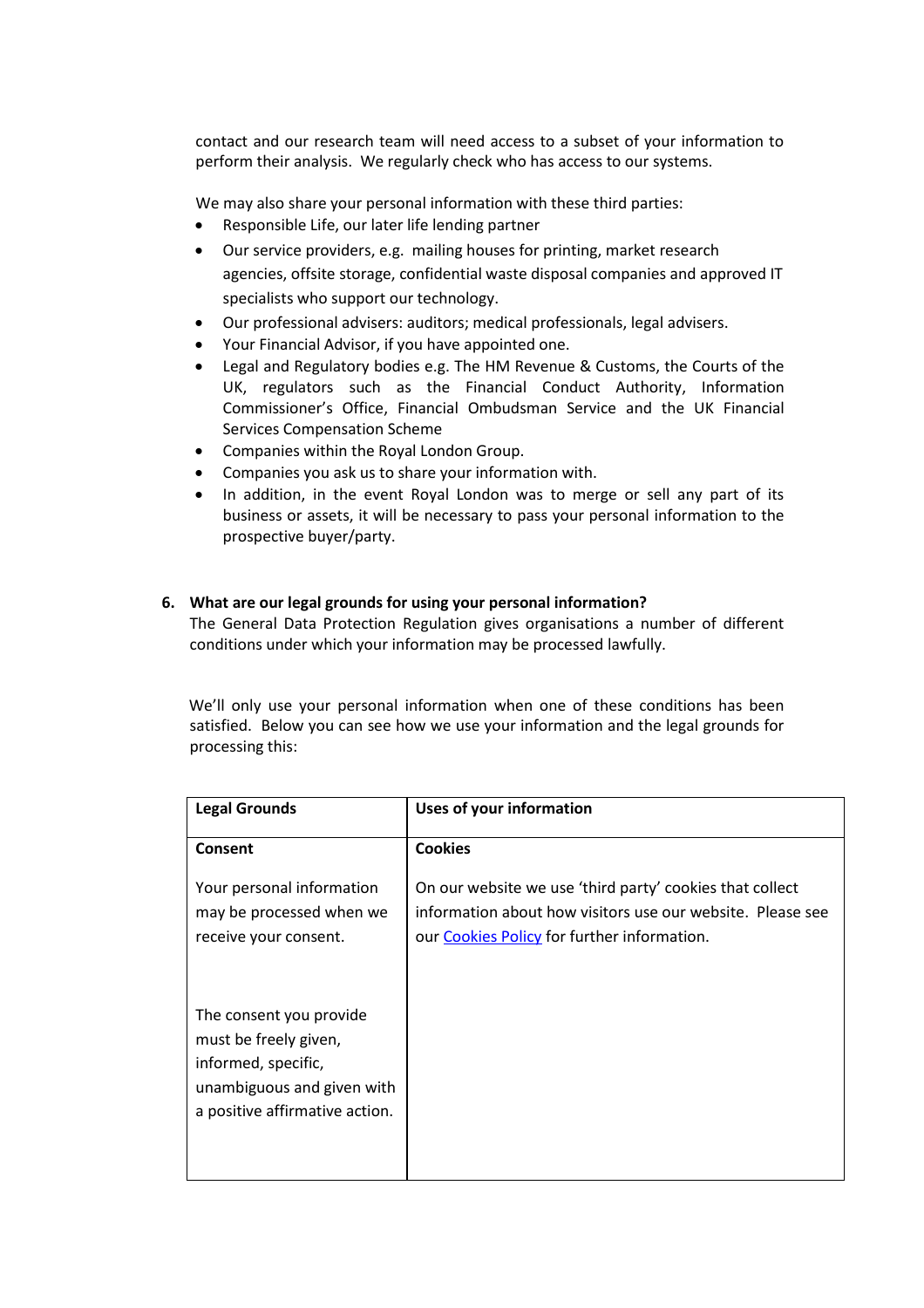| Your consent can be    |  |
|------------------------|--|
| withdrawn at any time. |  |
|                        |  |
|                        |  |
|                        |  |

| Necessary for the                                                                                                                                                                                                                                                                                                    | <b>Answering your enquiry</b>                                                                                                                                                                                                                                                                                                                                                                                                                                                                         |
|----------------------------------------------------------------------------------------------------------------------------------------------------------------------------------------------------------------------------------------------------------------------------------------------------------------------|-------------------------------------------------------------------------------------------------------------------------------------------------------------------------------------------------------------------------------------------------------------------------------------------------------------------------------------------------------------------------------------------------------------------------------------------------------------------------------------------------------|
| performance of a contract                                                                                                                                                                                                                                                                                            |                                                                                                                                                                                                                                                                                                                                                                                                                                                                                                       |
|                                                                                                                                                                                                                                                                                                                      | Answering your enquiry about later life lending services and<br>sending you information relating to this.                                                                                                                                                                                                                                                                                                                                                                                             |
| The personal information<br>you provide or that of a joint<br>party to the contract may be<br>processed when it is<br>necessary in order to enter<br>into or perform a contract.<br>E.g. where we process your<br>information to assess your<br>application, calculate your<br>premium or to provide your<br>policy. |                                                                                                                                                                                                                                                                                                                                                                                                                                                                                                       |
| Necessary for compliance                                                                                                                                                                                                                                                                                             | We use your personal information, where necessary, to                                                                                                                                                                                                                                                                                                                                                                                                                                                 |
| with a legal obligation                                                                                                                                                                                                                                                                                              | comply with legal obligations including:                                                                                                                                                                                                                                                                                                                                                                                                                                                              |
| Your Personal information<br>may be processed where<br>Royal London has a legal<br>obligation to perform such<br>processing.                                                                                                                                                                                         | Complying with the requirements of Legal and<br>Regulatory bodies e.g. The HM Revenue and<br>Customs, The Financial Conduct Authority,<br>Information Commissioner's Office and the<br>Financial Ombudsman Service.<br>Keeping proper books and records and risk<br>management governance to ensure the company<br>stays financially sound.<br>Carrying out internal reporting, quality checking,<br>compliance controls and audits to help meet these<br>obligations.<br>Complying with court orders |
| Necessary to protect vital                                                                                                                                                                                                                                                                                           | We may disclose your information to the police or other                                                                                                                                                                                                                                                                                                                                                                                                                                               |
| interests                                                                                                                                                                                                                                                                                                            | authorities if we have serious concerns about your                                                                                                                                                                                                                                                                                                                                                                                                                                                    |
| This will usually only apply in<br>"life-or-death" scenarios                                                                                                                                                                                                                                                         | wellbeing.                                                                                                                                                                                                                                                                                                                                                                                                                                                                                            |
| Necessary to provide legal                                                                                                                                                                                                                                                                                           | In certain cases, and where necessary, the personal data                                                                                                                                                                                                                                                                                                                                                                                                                                              |
| advice and legal                                                                                                                                                                                                                                                                                                     |                                                                                                                                                                                                                                                                                                                                                                                                                                                                                                       |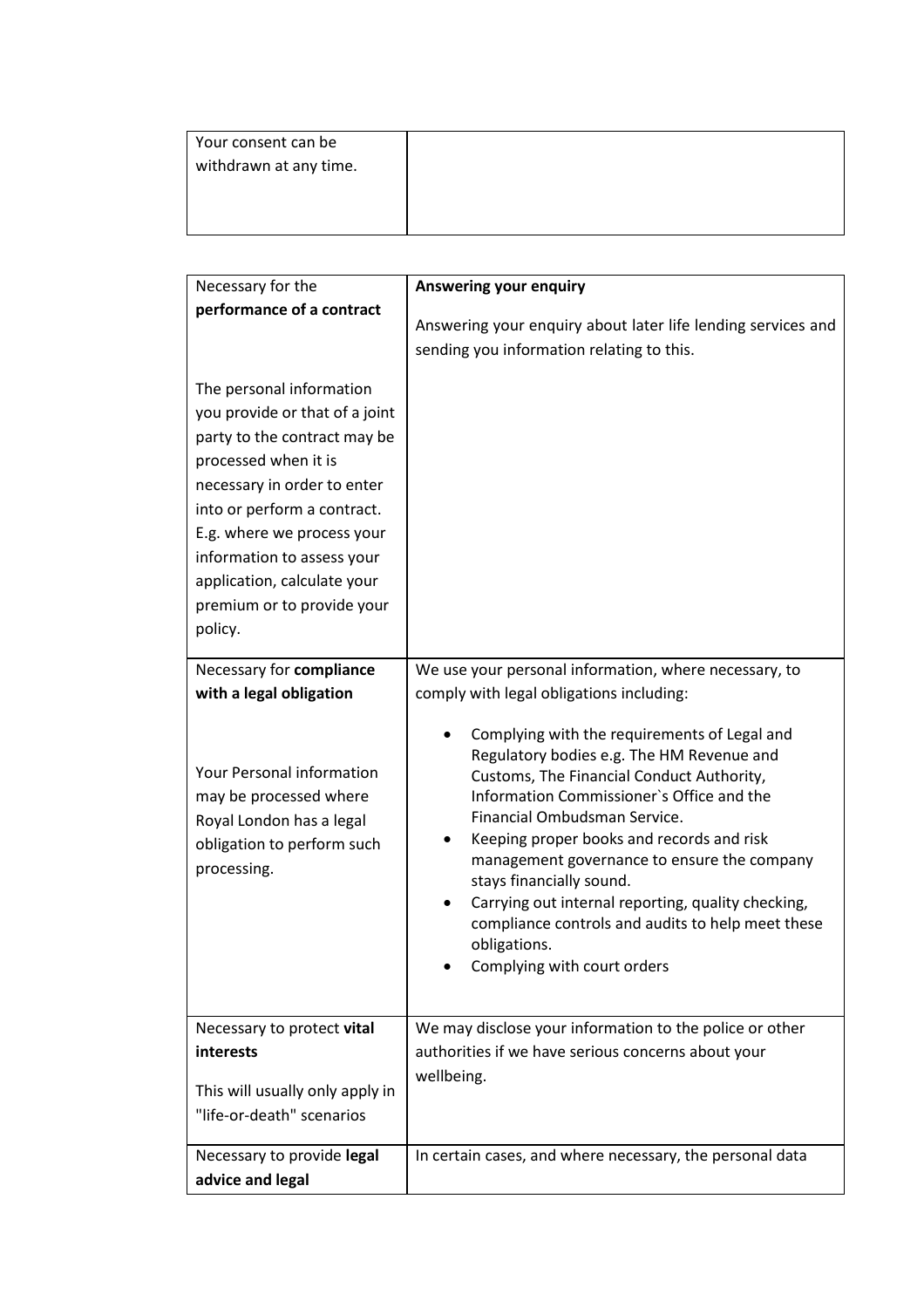| proceedings                                                                                                                                     | provided may be processed for the following purposes:                                                                                                                                                                               |
|-------------------------------------------------------------------------------------------------------------------------------------------------|-------------------------------------------------------------------------------------------------------------------------------------------------------------------------------------------------------------------------------------|
| The 2018 Data Protection<br>Act provides legal grounds<br>for processing special<br>category data for legal<br>advice and legal<br>proceedings. | to defend legal and prospective claims,<br>$\bullet$<br>to pursue legal proceedings or prospective legal<br>$\bullet$<br>proceedings, or<br>for the purposes of establishing, exercising or<br>$\bullet$<br>defending legal rights. |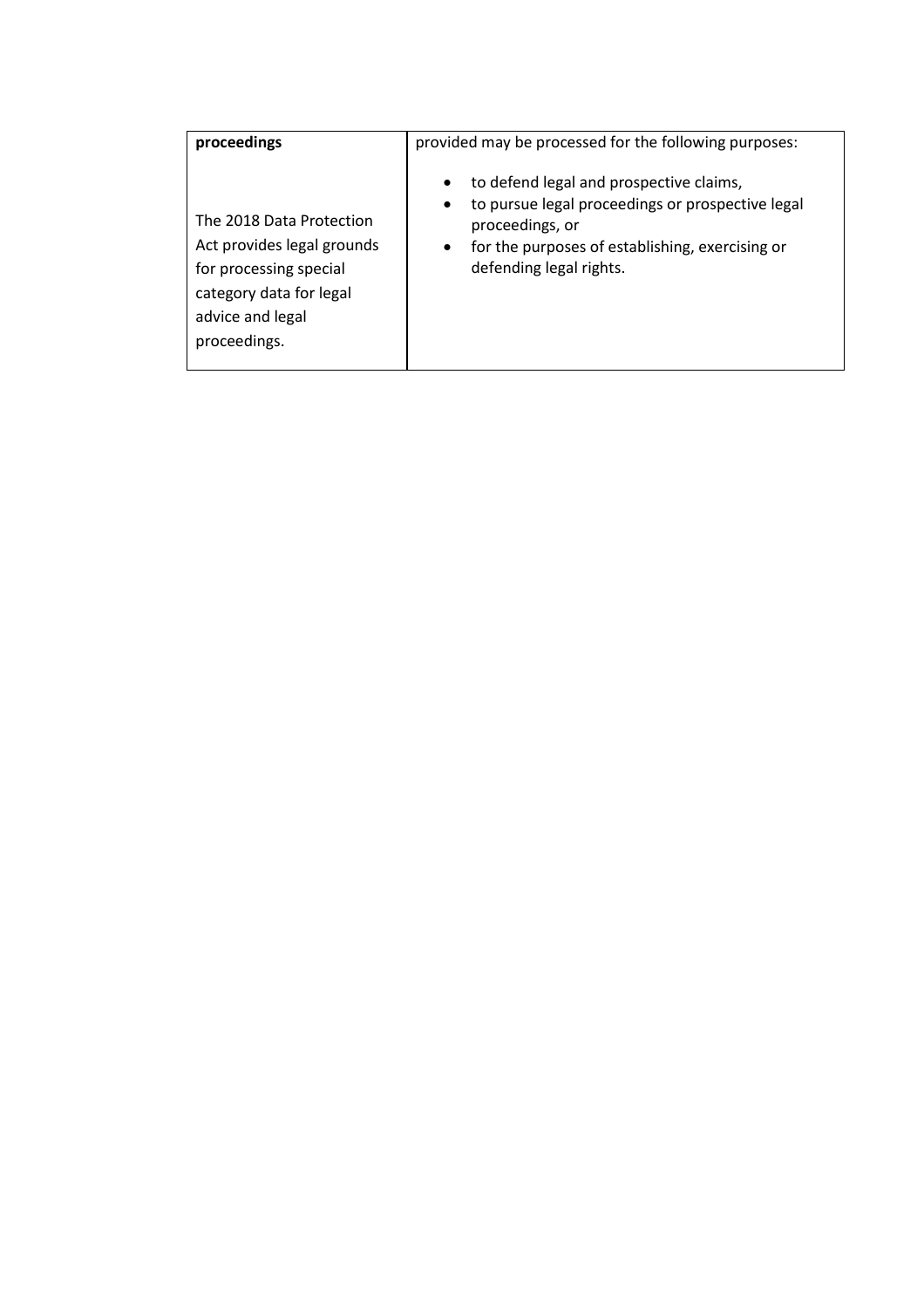## Necessary for **legitimate interests**

We also use your information when we have a "legitimate interest" and that interest isn't outweighed by your privacy rights. Each activity is assessed, and your rights and freedoms are taken into account to ensure that we're not being intrusive or doing anything beyond your reasonable expectation. We'll assess the information we need, so we only use the minimum.

If you want further information about processing under legitimate interests, you can contact us using the details below.

You also have the right to object to any processing done under legitimate interests. We'll re-assess the balance between our interests and yours, considering your particular circumstances. If we have a compelling reason, we may still continue to use your information.

We use legitimate interests for the following:

| Use of your information                                                                                 | Legitimate interest(s)                              |  |
|---------------------------------------------------------------------------------------------------------|-----------------------------------------------------|--|
| To assess and develop our                                                                               | We need to be able to identify groups of customers  |  |
| products, systems, prices,                                                                              | who will want new products or services that we are  |  |
| business and brand                                                                                      | considering developing.                             |  |
| Our products are developed with<br>a particular set of customer needs<br>in mind. In order to make sure | We need to develop those products and services, and |  |
| our services are still suitable for<br>you and are working as we<br>intended, we combine your           | make sure our product charges are fair.             |  |
| information with other customers                                                                        | We need to make sure we are treating you fairly and |  |
| to analyse and segment it.                                                                              | check your product is suitable for you.             |  |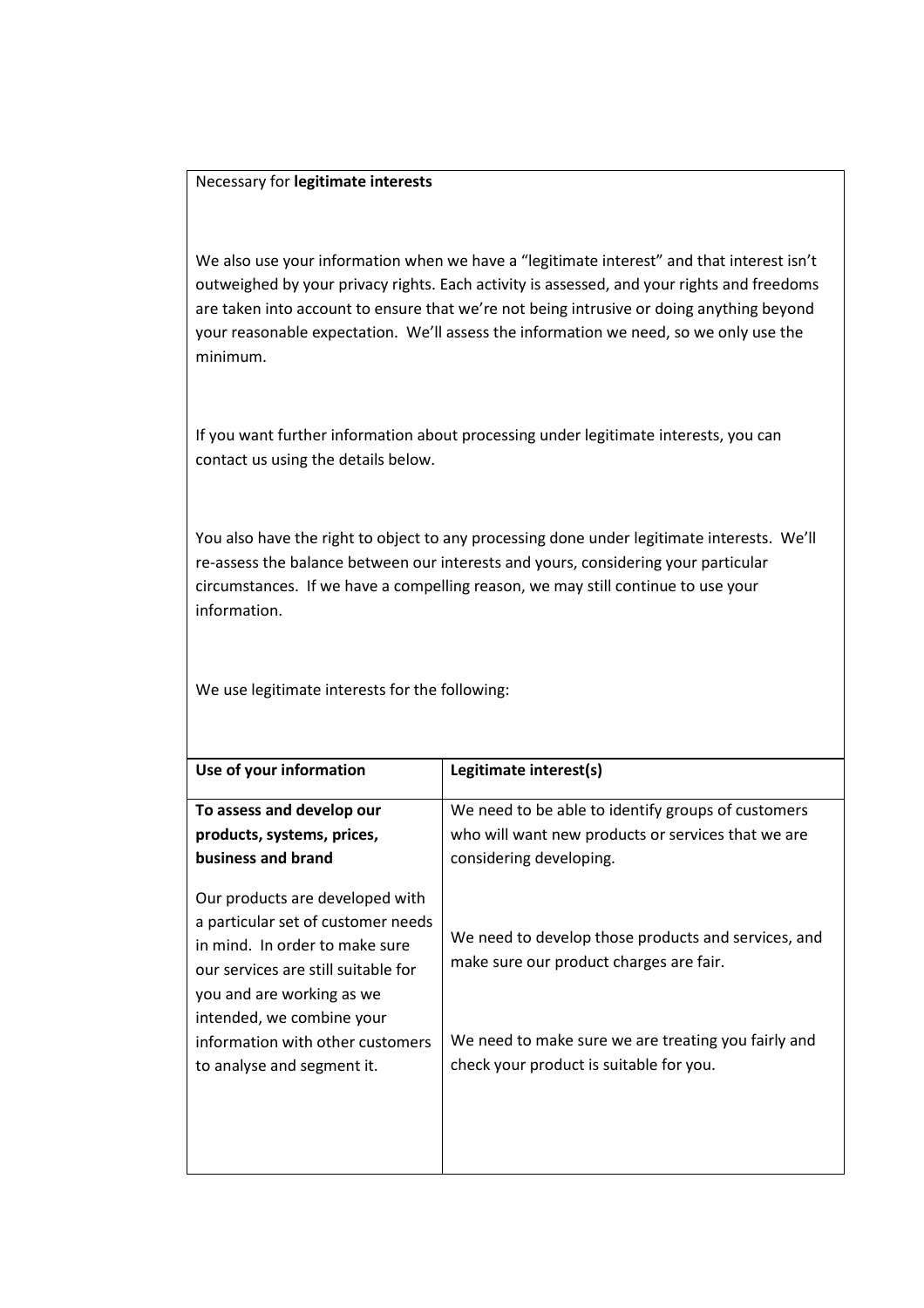| To manage our business:                                                                                                                                                                                                                                                                                                                                        |                                                                                                                                                                                                                                                                                                                                         |
|----------------------------------------------------------------------------------------------------------------------------------------------------------------------------------------------------------------------------------------------------------------------------------------------------------------------------------------------------------------|-----------------------------------------------------------------------------------------------------------------------------------------------------------------------------------------------------------------------------------------------------------------------------------------------------------------------------------------|
| We financially assess the<br>performance of our business,<br>we conduct risk management<br>exercises and we carry out                                                                                                                                                                                                                                          | To improve our service quality and for training<br>$\bullet$<br>purposes.                                                                                                                                                                                                                                                               |
| long-term statistical<br>modelling.<br>We manage our network and<br>information security (for                                                                                                                                                                                                                                                                  | To help us understand our risks, provide<br>$\bullet$<br>management information and help us to manage<br>our business.                                                                                                                                                                                                                  |
| example: developing, testing<br>and auditing our websites and<br>other systems, dealing with<br>accidental events or unlawful                                                                                                                                                                                                                                  | To ensure that our systems are always secure and<br>$\bullet$<br>that your data is always protected.                                                                                                                                                                                                                                    |
| or malicious actions.)<br>We also use CCTV at our<br>premises.                                                                                                                                                                                                                                                                                                 | To protect our staff and visitors for health and<br>$\bullet$<br>safety reasons and security purposes.                                                                                                                                                                                                                                  |
| We share your information<br>with Royal London Group,<br>Responsible Life and our<br>service providers.                                                                                                                                                                                                                                                        | for internal administrative, audit, statistical, or<br>$\bullet$<br>research purposes. Where possible, we will make<br>your data anonymous. Your data will only be<br>transmitted within the Group, Responsible Life and<br>to our service providers when appropriate<br>safeguards, including contractual provisions, are in<br>place. |
| To research our customers'                                                                                                                                                                                                                                                                                                                                     | We need to make sure our products and services are                                                                                                                                                                                                                                                                                      |
| opinions and new ways to meet<br>our customers' needs                                                                                                                                                                                                                                                                                                          | suitable for the intended audience and to identify gaps<br>in the market.                                                                                                                                                                                                                                                               |
| We may conduct research before<br>we launch new products or<br>before we make changes or<br>improvements to existing<br>products to make sure it's the<br>right thing to do. We might also<br>conduct research to ask<br>customers what they think of<br>Royal London, our product and<br>services provided by us and other<br>companies that we partner with. | We need to see how many categories of customers we<br>have and to tailor our products and services<br>accordingly.<br>We need to make sure our communications are easy to<br>understand and that our products and services are<br>being sold to the correct audience.                                                                   |
|                                                                                                                                                                                                                                                                                                                                                                | We need to make sure our research is efficient and<br>connects with the right types of people, so we can be<br>confident of any decisions we make based on the<br>results.                                                                                                                                                              |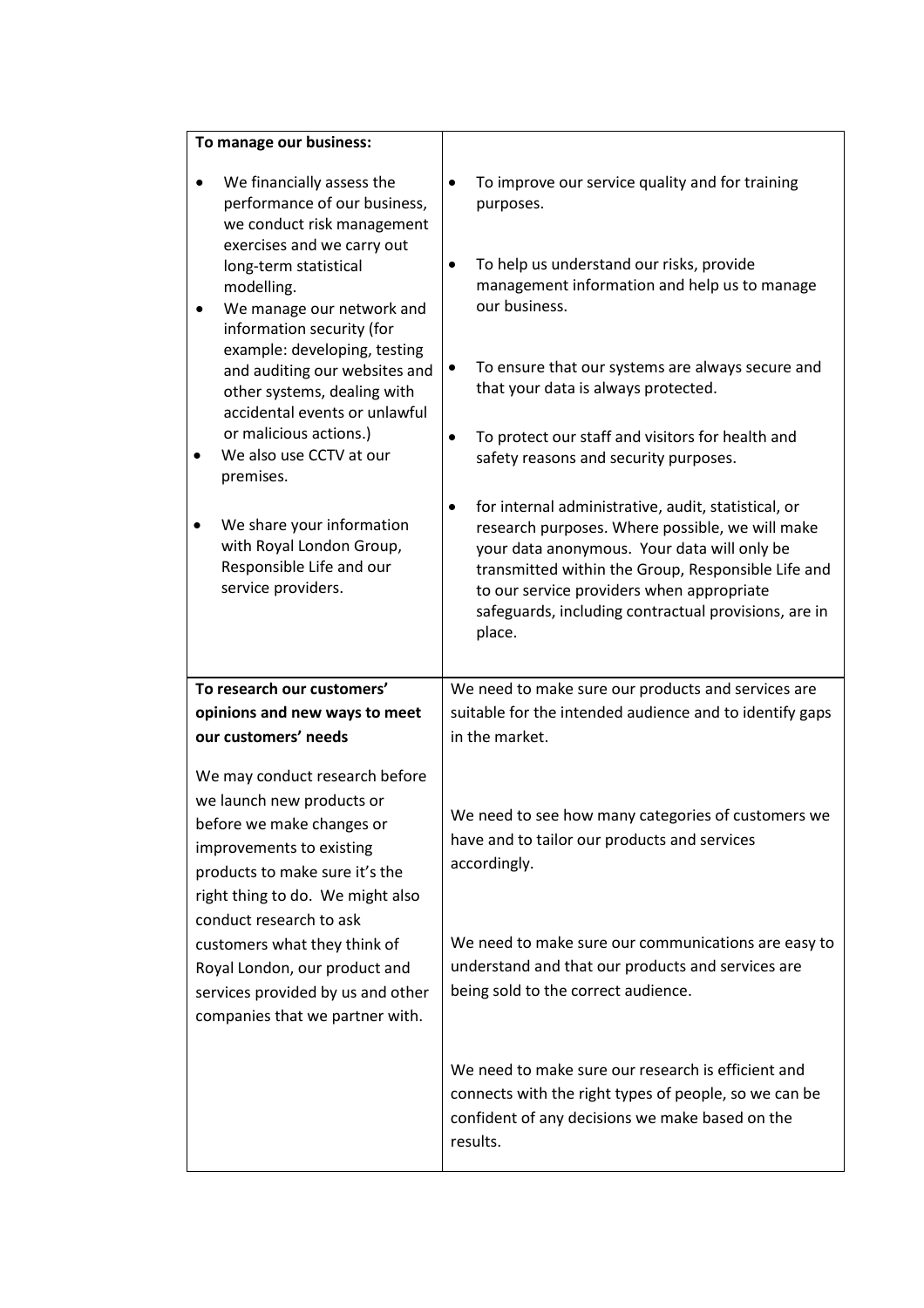| <b>Sending you marketing</b><br>communications about our                                                                                                | We need to ensure our communications are in line<br>with Royal London's values.                                            |
|---------------------------------------------------------------------------------------------------------------------------------------------------------|----------------------------------------------------------------------------------------------------------------------------|
| products and services                                                                                                                                   |                                                                                                                            |
| To send you information relating<br>to your products and other<br>products you may be interested<br>in. We won't do this if you have<br>told us not to. | We also need to grow and sustain our business,<br>develop our brand and effectively communicate with<br>our policyholders. |
| We may analyse your personal<br>information to create a profile so<br>that we can contact you with<br>information relevant to you.                      | Where appropriate, we also use consent as a legal<br>basis to contact you, if you have given us permission to<br>do so.    |

## **7. Overseas Transfers**

We will not process your information outside the EEA to provide these services.

## **8. Security**

We use Transport Layer Security (TLS) to encrypt and protect email traffic. We also use the Clearswift Managed Email Security Service to protect our outgoing email traffic. However, if your email service doesn't support TLS or if you do not wish to use our Clearswift Managed Email Security Service, we may not be able to communicate with you by email, and any emails we do send or receive will not be protected by encryption. We recommend you don't send anything confidential to us by email. We may also change our Email Security Service provider at any time without notice and without changing the provision in this notice*.*

Once we receive your information, we use strict procedures and security features to protect your information from unauthorised access.

In the event of a potential data security breach we will notify you and the Data Protection Commissioner's Office if we are legally required to do so, or there is a risk to your rights and freedoms as a result of the breach.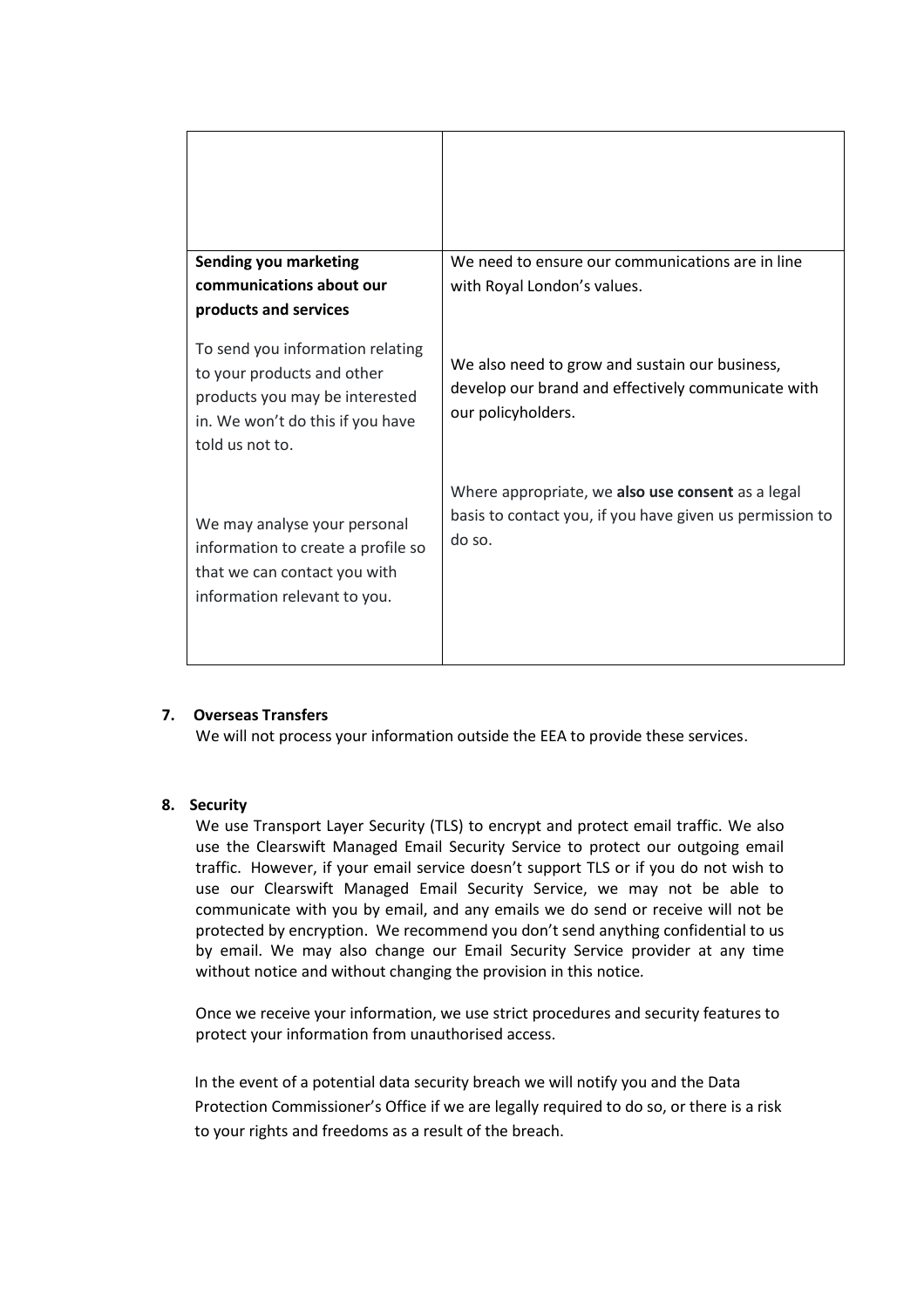## **9. How long do we keep personal information for?**

We will retain your personal information for as long as it is considered necessary for the purpose for which it was collected, and to comply with our legal and regulatory requirements. This will involve retaining your information for a reasonable period of time after your policy or your relationship with us has ended.

We may retain your information for analysis purposes so we can develop our business and also for marketing purposes, if you have not opted out of receiving these communications.

## **10. Do we make solely automated decisions about you or profile you?**

## **Automated Decisions**

Automated decisions are where a computer makes a decision about you without a person being involved. We also profile our customers, which means we make assumptions about you to help us treat you fairly.

## **Socio economic profiling**

We may analyse your personal information to create a profile so that we can contact you with information relevant to you. When building a profile, we use Experian software, to provide us with insight into our customers. The software uses a variety of publicly available and market research sources to divide the population into a series of categories. The categories are a way of grouping people who are likely to have similar social, demographic (i.e. age, location) and financial circumstances. The results are assessed and combined so we get a picture of our customers as a whole, and tailor the products and services we provide. Please see section 11 "What are my rights" for further information.

In the future we'd like to keep a note of the category you fall into, against your records, so we can tailor our communications to suit you. Before we do this, we'll assess if this is fair.

# **11. What are my rights?**

Your rights are outlined below. The easiest way to exercise any of your rights would be to contact our Data Protection Officer at the contact details provided. We will provide a response within 30 days, if not sooner. There is normally no charge for exercising any of your rights.

# **Access to your personal information**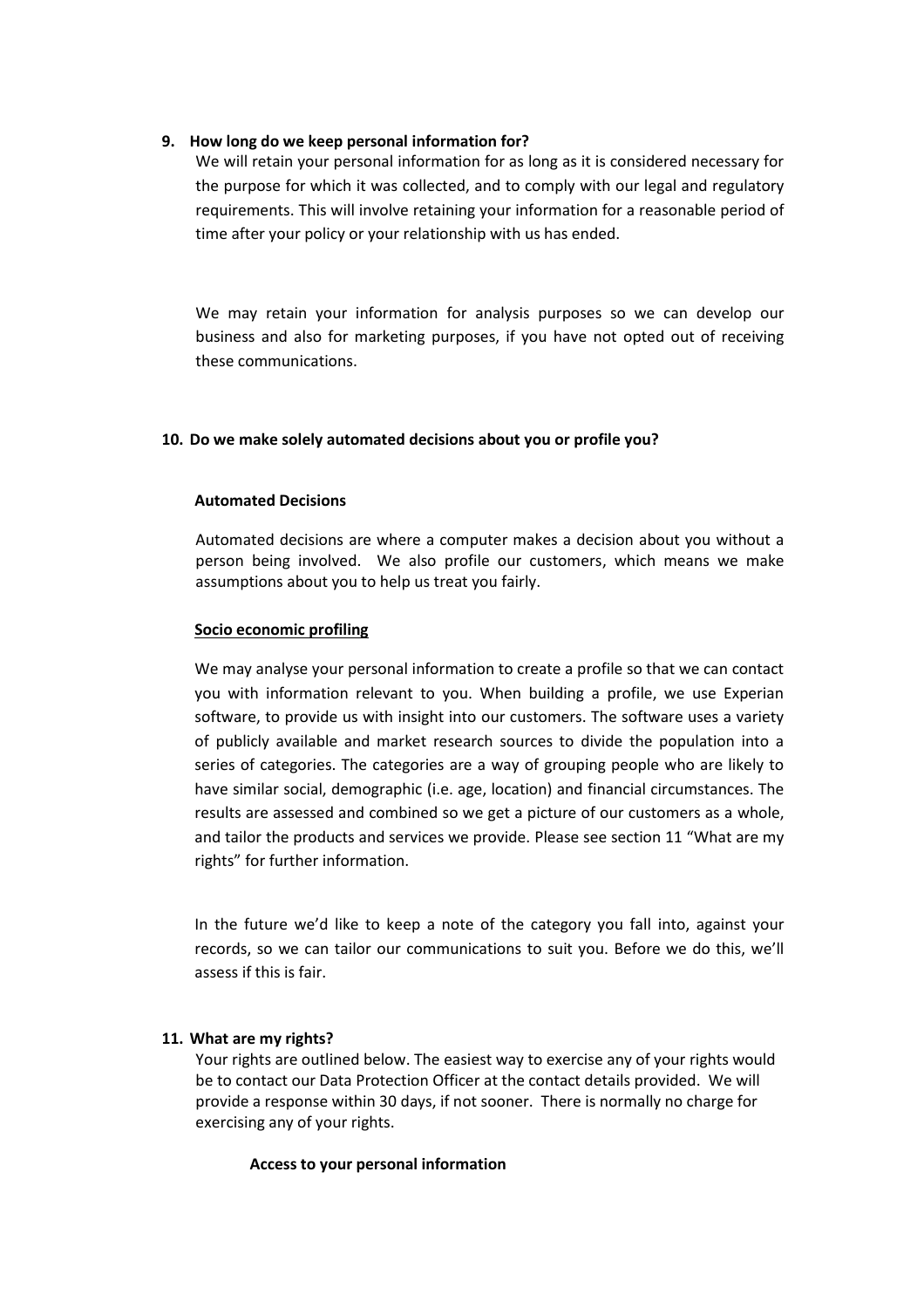You have the right to find out what personal information we hold about you, in many circumstances. Please see section 15 below for our contact details.

#### **Correcting or adding to your personal information**

If any of your details are incorrect, inaccurate or incomplete you can ask us to correct them or to add information.

### **Withdrawing your consent**

If you have provided consent for us to use your information you have the right to withdraw your consent at any time and we used consent to process your personal information. If you withdraw consent, then we are not allowed to use your information going forward.

However, it would not invalidate processing that was carried out before you withdrew consent.

Withdrawal of consent may impact the product and services we can provide to you. In this event, we will let you know what the impact would be.

## **Transferring your personal information to another organisation (Data portability)**

In some circumstances you can ask us to send an electronic copy of the personal information you have provided to us, either to you or to another organisation.

### **Objecting to the use of your personal information for legitimate interests**

You also have the right to object to any processing done under legitimate interests. We will re-assess the balance between our interests and yours, considering your particular circumstances. If we have a compelling reason, we may still continue to use your information. However, we will inform you of that decision and reasoning for continuation of processing.

#### **Objecting to direct marketing**

You have a specific right to object to our use of your information for direct marketing purposes, which we will always act upon.

#### **Objecting to automated decision making**

You have a right to object if we have made an automated decision, including profiling, which has legal and significant effect against you. You may also have the right to challenge the decision and ask for a human review. These rights do not apply if we are authorised by the law to make such decisions and appropriate safeguards are in place to protect your rights.

### **Restricting the use of your personal information**

If you are uncertain about the accuracy or our use of your information, you can ask us to stop using your information until your query is resolved. We will let you know the outcome before we take any further action in relation to this information.